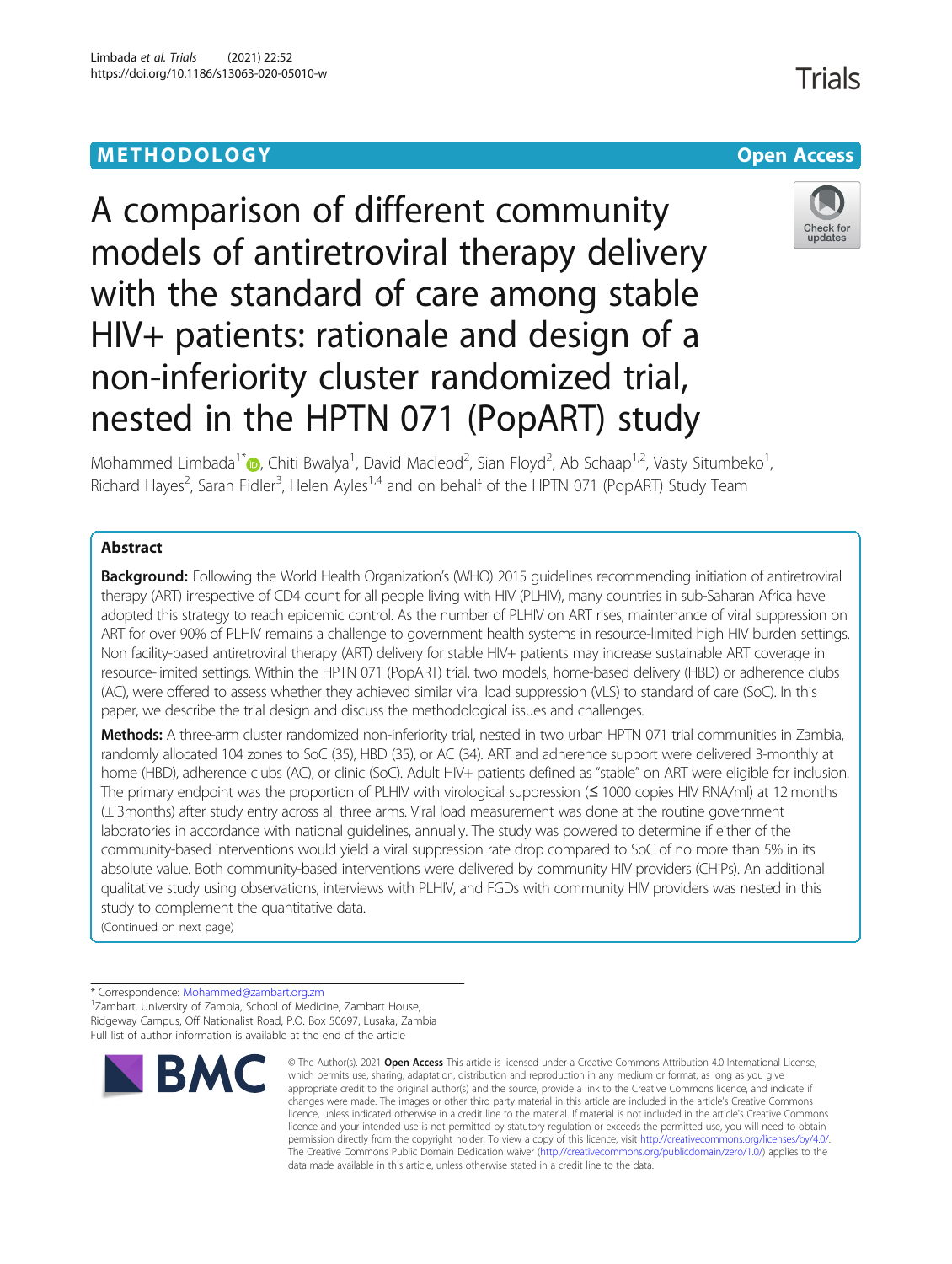#### (Continued from previous page)

**Discussion:** This trial was designed to provide rigorous randomized evidence of safety and efficacy of non-facility-based delivery of ART for stable PLHIV in high-burden resource-limited settings. This trial will inform policy regarding best practices and what is needed to strengthen scale-up of differentiated models of ART delivery in resource-limited settings.

Trial registration: ClinicalTrials.gov [NCT03025165.](https://clinicaltrials.gov/ct2/show/NCT03025165) Registered on 19 January 2017

Keywords: HIV, Anti-retroviral therapy, Home-based ART delivery, Adherence clubs, Zambia

# Background

Survival for people living with HIV (PLHIV) has dramatically improved with access to potent safe antiretroviral therapy  $(ART)$  [[1\]](#page-11-0). However, to be effective, this treatment is currently delivered as daily oral tablets that require lifelong adherence [[2\]](#page-11-0). Failure to adhere to treatment leads to viral recrudescence, clinical symptoms associated with immune dysfunction, increased risk of HIV transmission, and potential development of drug resistance [[1\]](#page-11-0).

The scaling up of antiretroviral therapy (ART) has been one of the most remarkable public health achievements in the last decade [\[3](#page-11-0), [4](#page-11-0)]. There are an estimated 37 million PLHIV globally of whom 21 million are currently accessing ART. Sub-Saharan African countries home to approximately 19.4 million PLHIV have implemented an unprecedented scale up of ART especially in East and Southern Africa [[3\]](#page-11-0). However, how to deliver sustainable, affordable ART to all PLHIV is an unanswered question that challenges global HIV care programs in high HIV burden limited resource settings.

Maintaining patients on ART requires a robust framework to monitor processes, outcomes, and long-term impact both at individual and programmatic levels. Retention on ART is a crucial indicator both at individual and programmatic levels and patient outcomes may be threatened if ART retention is poor or deteriorating [[5](#page-11-0)– [10\]](#page-11-0). Adherence to ART is necessary for individual patient outcomes as well as to reduce the risk of drug resistance from a public health perspective [\[11,](#page-11-0) [12](#page-11-0)]. Many studies have identified existing fragile health systems, inadequate human resources, transportation costs, frequent pharmacy pick-ups, and long waiting times at the clinic as significant barriers to ART retention in resource-limited settings [[13](#page-11-0)–[18\]](#page-11-0) and without a change in the current model of ART delivery in resourcelimited settings, lifelong ART for PLHIV may be unsustainable. As treatment coverage increases in the coming years, it is unlikely that human, financial, and physical resources will grow in proportion to this increase and there is therefore an urgent need to develop innovative models of ART delivery that can be implemented sustainably without compromising the quality of care.

Decentralization of HIV services to community level may be an important strategy to improve sustainability of programs [[18](#page-11-0)]. Community models of ART delivery are one example of decentralizing HIV services from the health care facilities to the community. These models have been developed in various resource-limited settings and hold the promise of improving the continuum of care by decongesting the clinics and strengthening community engagement by linking community-based programs with the health care facilities [\[1](#page-11-0), [19](#page-11-0), [20](#page-11-0)].

Furthermore, the 2015 WHO guidelines [\[2](#page-11-0)] have recommended the provision of ART services in the community, but there is need for operational guidance and further evidence for this to happen in practice [\[1](#page-11-0)]. This resulted in the development of the "Differentiated Care" framework which has been defined as a client-centered approach that simplifies and adapts HIV services across the cascade, in ways that serve both the needs of PLHIV better and reduce unnecessary burdens on health systems [\[21](#page-11-0)].

The purpose of the framework is to provide guidance on how to address the barriers to treatment access and retention in care by optimizing models of care and drug delivery [\[21](#page-11-0), [22\]](#page-11-0) and focuses on stable patients who are defined as PLHIV adherent to treatment, who have no opportunistic infections and do not require frequent clinical consultations. However, this definition varies across different models dependent on access to resources, such as viral load monitoring [\[21\]](#page-11-0).

# Evidence base of community models of ART delivery in resource-limited settings

Several studies have assessed the feasibility of community models of ART delivery in sub-Saharan Africa where the facility serves as the referral site, showing favorable outcomes in relation to retention in care and viral suppression [\[23,](#page-11-0) [24](#page-11-0)]. While 2 randomized trials have been conducted in Kenya and Uganda comparing home-based ART delivery to facility-based care [[25](#page-11-0)–[28](#page-11-0)], as well as observational studies on different models of ART delivery [\[23](#page-11-0), [24](#page-11-0), [29](#page-11-0)–[33](#page-11-0)], most of these studies have been implemented in rural areas where patients live far from the health care facilities. We want to understand how such models would work in overcrowded, urban communities where community cohesion may be more limited. There is still a lack of evidence about which model is the most feasible and cost effective or whether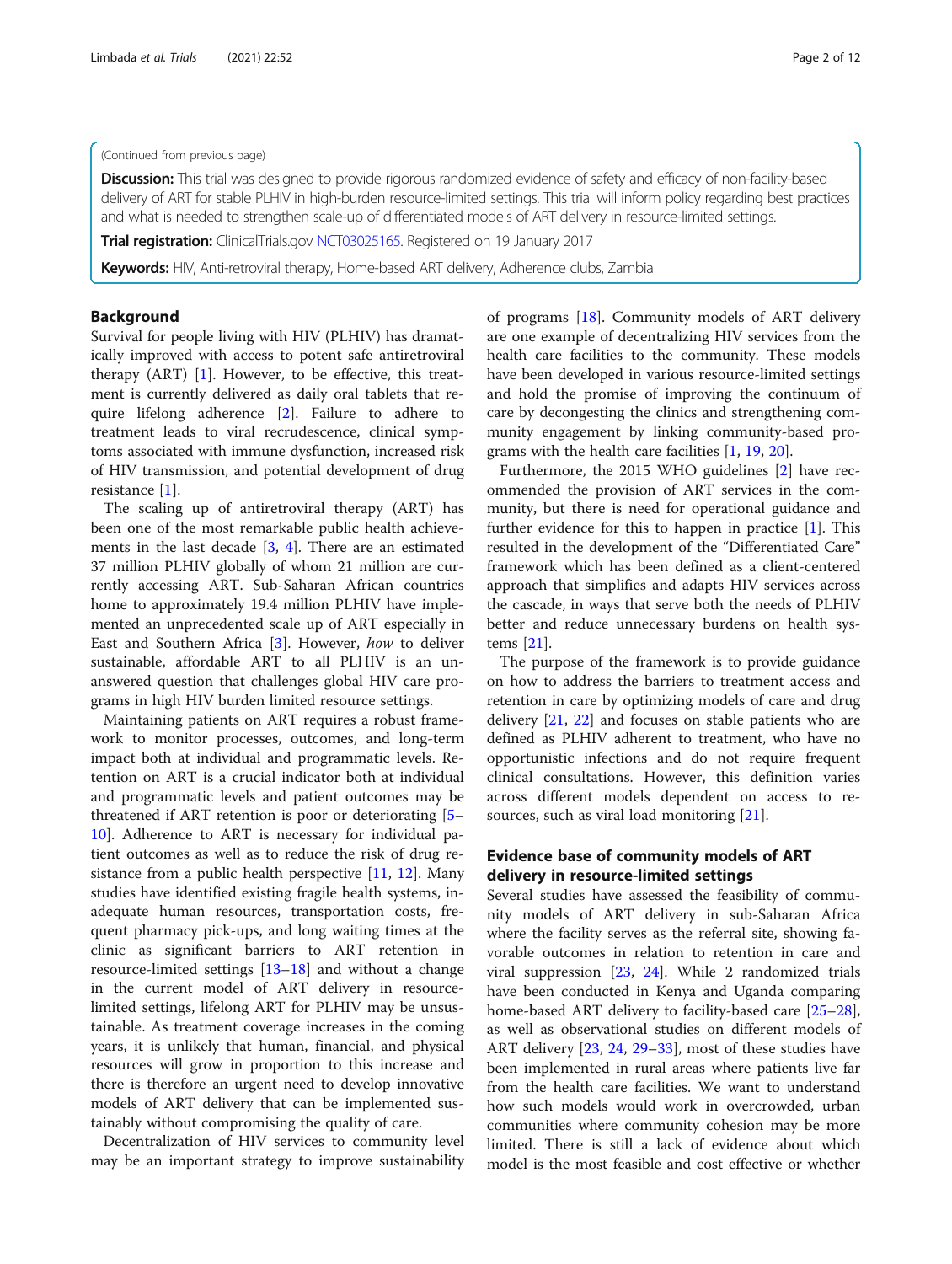patient outcomes will be as good as the current standard quality of care in high prevalence urban resource-limited settings. Therefore, additional data are required from alternate models of ART delivery that support long-term retention and virological suppression and evaluate which is the most feasible to fit into the current health system and community as well as the most-cost-effective strategy.

Our trial differs from the previous two trials described above in several aspects. Firstly, this will be the first study to rigorously evaluate two different models of ART delivery, home-based ART delivery and adherence clubs in a high HIV prevalence resource-limited urban setting in SSA compared to SoC for ART delivery. Secondly, this study uses a cluster-randomized trial design to do a non-inferiority comparison between SoC and each of the two models of community ART delivery. Finally, this trial will be able to assess the effect of shifting patients from routine ART care into the community and assess patient preferences and satisfaction unlike the trials conducted in Uganda and Kenya [\[25](#page-11-0)–[28\]](#page-11-0).

We designed a three-arm cluster-randomized noninferiority trial comparing two different community model of ART delivery with the current standard of care to gather evidence on the impact of these models on patients' clinical and virological outcomes, operational feasibility, acceptability, and cost-effectiveness to guide policy makers on best models to roll out in the context of universal treatment. An additional exploratory qualitative study was nested in this trial to complement the quantitative data. The reason for choosing this mixedmethods approach was to gather robust data to determine whether delivering ART and support outside the health care facility by community workers is safe and feasible and using viral suppression as our primary endpoint. In addition, several underlying social-contextual and health system factors such as delivering drugs outside the health care facility to patient homes or clubs, invasion of privacy, and community-based stigma needed to be explored. This design enabled us to robustly explore the safety, efficacy, acceptability, and feasibility of these models of ART delivery.

This paper looks at several aspects of our study design including why we chose a non-inferiority design, cluster versus individual randomization, as well as anticipated challenges, advantages, and disadvantages of the study design.

## Methods

#### Study setting

This study was nested within the recently published HPTN 071 (PopART) trial and full details of this trial have been described elsewhere [[34\]](#page-11-0). Briefly, HPTN 071 (PopART) was a cluster randomized trial done in 21 communities in Zambia and South Africa to estimate

the effect of a combination HIV prevention package, which included door-to-door HIV testing services, linkage to care, immediate ART for HIV-positive individuals, and promotion of male circumcision for HIV-negative men, on HIV incidence between 2014 and 2018 [\[34](#page-11-0)]. Our nested study was conducted in the catchment population of 2 urban primary health care facilities that served two of the HPTN 071 trial communities in Lusaka, Zambia. The two sites were purposively selected for the following reasons:

- 1) Both communities were randomized to the intervention arms of the main HPTN 071 (PopART) trial, where community HIV care providers (CHiPs) were already employed to deliver the HIV combination prevention package through annual rounds of household visits throughout the entire communities.
- 2) Both communities have a high number of HIV patients in care (approximately 10,000) with a critical shortage of staff (0.8 per 1000 population) ([http://www.aho.afro.who.int/profiles\\_information/](http://www.aho.afro.who.int/profiles_information/index.php/Zambia:Health_workforce_-_The_Health_System) [index.php/Zambia:Health\\_workforce\\_-\\_The\\_](http://www.aho.afro.who.int/profiles_information/index.php/Zambia:Health_workforce_-_The_Health_System) [Health\\_System\)](http://www.aho.afro.who.int/profiles_information/index.php/Zambia:Health_workforce_-_The_Health_System) and are therefore an ideal setting to determine if these models of ART delivery benefit the health care facilities by decongesting the clinics and making treatment easier to access.

At the time of the study design (in 2016), the two communities had an HIV prevalence of approximately 20% among adults aged 18–44, and an estimated 70% of all PLHIV were accessing ART. This trial utilized existing CHiPs from the HPTN 071 trial to deliver the interventions. The CHiPs are trained members of the community, appointed to provide a package of basic services at household level, particularly HIV counseling and testing, screening for tuberculosis and sexually transmitted infections and linking household members for appropriate HIV prevention, treatment, and care services. The CHiPs work in pairs within allocated zones of the community (each zone consisting of 450–500 households), and this provided our study with the unique opportunity for them to provide the study intervention such as adherence support, symptom screening, and dispensation of pre-packed medications, while the CHiP zones offered a convenient and appropriate unit of randomization.

#### Study design

This study was a three-arm cluster-randomized noninferiority trial in a cohort of adult HIV+ patients on treatment in two urban health care facilities. Prior to the start of the main HPTN 071 (PopART) trial, mapping of the households and non-residential buildings was done,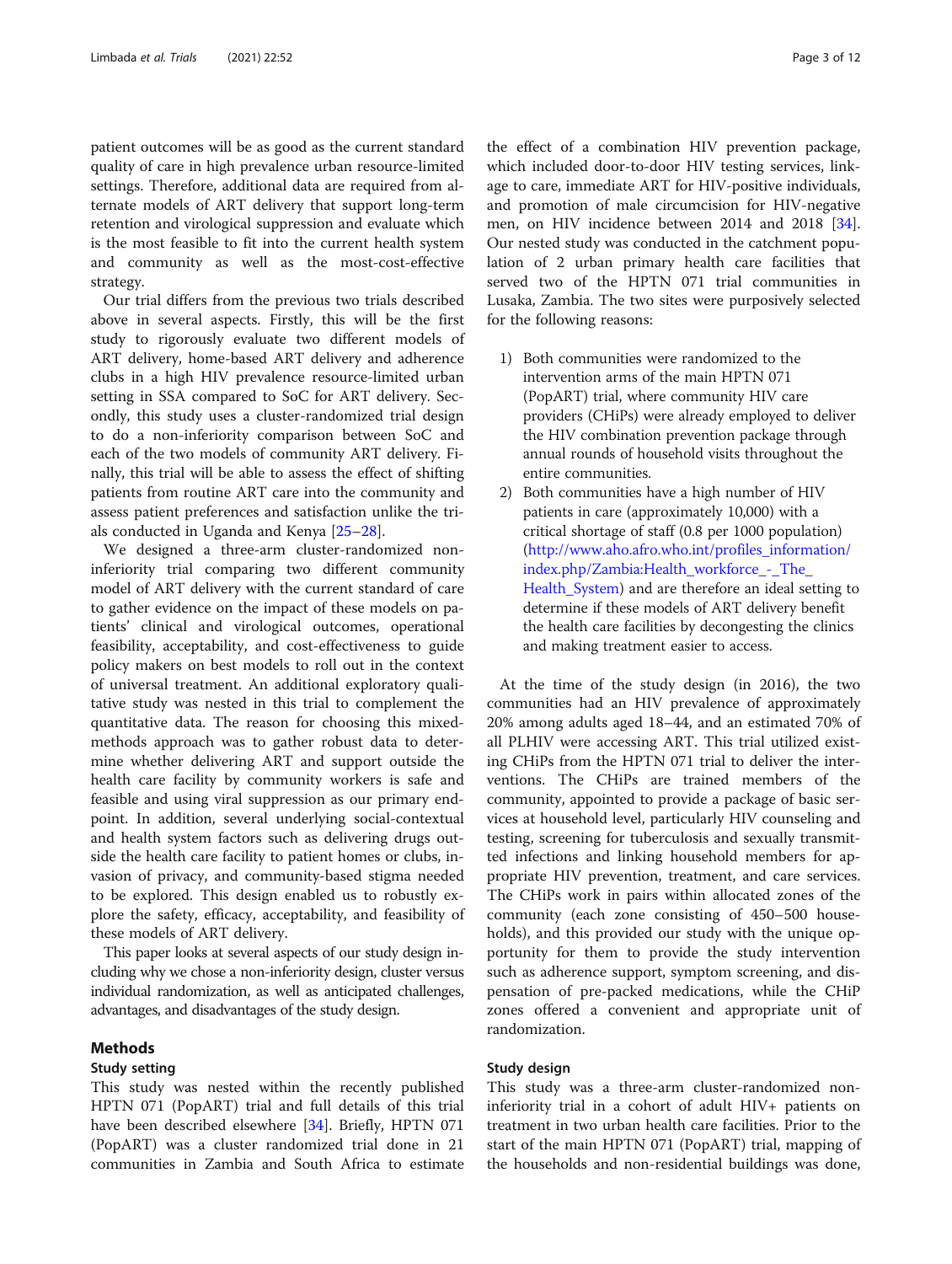with a census to estimate the total number of adults and children allowing us to define a population of approximately 100,000 people per community to be included in the door-to-door intervention. This "intervention population" was then sub-divided into "CHiP zones" with each zone consisting of around 500 households and served by a pair of trained CHiPs. An additional qualitative study using observations of home delivery and clubs, interviews with PLHIV accessing ART via these models of delivery and group discussions with CHiPs delivering the intervention was nested within the main trial to complement the quantitative data.

#### Randomization

The unit of randomization was a CHiP zone and random allocation of zones was done prior to recruitment of eligible participants. There were two communities with 104 zones in total: 54 in community 1 and 50 in community 2. Randomization was performed separately in the two communities. We restricted the randomization within each community on average values of key outcomes measured during the PopART intervention rounds to ensure balance across the three study arms on these factors. These were population size, HIV prevalence, proportion of PLHIV who attend the local clinic, and distance to the clinic.

For each community, one million potential permutations of allocations of zones into three trial arms (A, B, and C) were generated. Each permutation was assessed for balance across arms on the five factors, and if they were not within acceptable limits, then that permutation was discarded. From those remaining permutations that were balanced on the five factors, 10,000 were selected at random and numbered from 0000 to 9999. This provided 10,000 acceptable random allocations for each community with the final allocation to be selected from these at a public randomization ceremony.

We conducted two randomization ceremonies, one for each community separately on the 11 and 13 April 2017. In one community, we used a church hall and in the other community, a school hall. In each of the randomization ceremonies, we invited the CHiPs (108 and 100 in communities 1 and 2 respectively), 4 CHiP supervisors, 10 members of the PopART intervention team, 5 health care workers, 4 community advisory board members, 5 health care staff, and 1 community mobilizer to select the final allocation of zones to one of the three study arms.

We numbered 10 balls from 0 to 9 and asked 4 individuals from each of the above cadres to pick a ball, record the number, and put it back in the bag, giving a four-digit number between 0000 and 9999. This four-digit number was then used to select a single final allocation from the 10,000 generated earlier, allocating each zone to a trial arm: A, B, or C. Once this was done, we asked the CHiPs

to take note under which arm their zones were allocated to and asked them to move towards their allocated arm in 3 separate corners of the room. A verification process was done by the study team to ensure that CHiPs serving their zones moved to the correct arm allocation. The next step included taking 3 sheets of papers, each labeled either HBD, AC, or SOC, folded, and put in a small box. From each of the 3 CHiP corners, we asked an individual (agreed by the CHiP teams) to pick 1 paper from the box. Once a paper was picked, it was revealed and the model of delivery was allocated to them. (i.e., if a CHiP from the allocated arm A picked a paper that was written HBD that was the model allocated to arm A, etc.).

#### Study population and eligibility

All stable adult PLHIV ( $\geq$  18 years) residing in the two urban communities enrolled in HIV care at the two primary health care facilities were eligible for study inclusion. Guided by the WHO classification for "stable" patients [[22](#page-11-0)], we included all patients who were (1) on first-line therapy for at least 6 months, (2) virally suppressed using national guidelines [HIV RNA  $\leq 1000$  copies/ml] where viral load was taken less than 12 months prior to enrolment, and (3) had no other health conditions requiring the attention of a clinician. An additional eligibility criterion for our study included patients living within the study catchment area and being willing to provide written informed consent to participate in the study.

#### Study procedures: screening and enrolment

During the enrolment period, the study staff screened all PLHIV attending the health care facility to determine who was stable according to the above definition. Stable patients were then asked whether they resided within the facility catchment area. Those who reported living in the catchment area were then met by the community mobilizer who confirmed their residence using the main trial intervention map. Having confirmed this, they were seen by the study nurse who was responsible for introducing the study to the potential participants and obtaining written informed consent. All participants were consented and enrolled before their random allocation was revealed to them. Participants who were allocated to the intervention arms (home-based delivery and adherence clubs) were given the choice of the allocated intervention or to continue receiving care in the clinic (SoC).

# Description of study interventions A. Home-based ART delivery (HBD)

In zones randomized to HBD, a pair of CHiPs visited the participant in their homes once every 3 months to provide adherence support, symptom screening, and dispense pre-packed drugs. The participants were required to visit the clinic once every 6 months (twice in a year)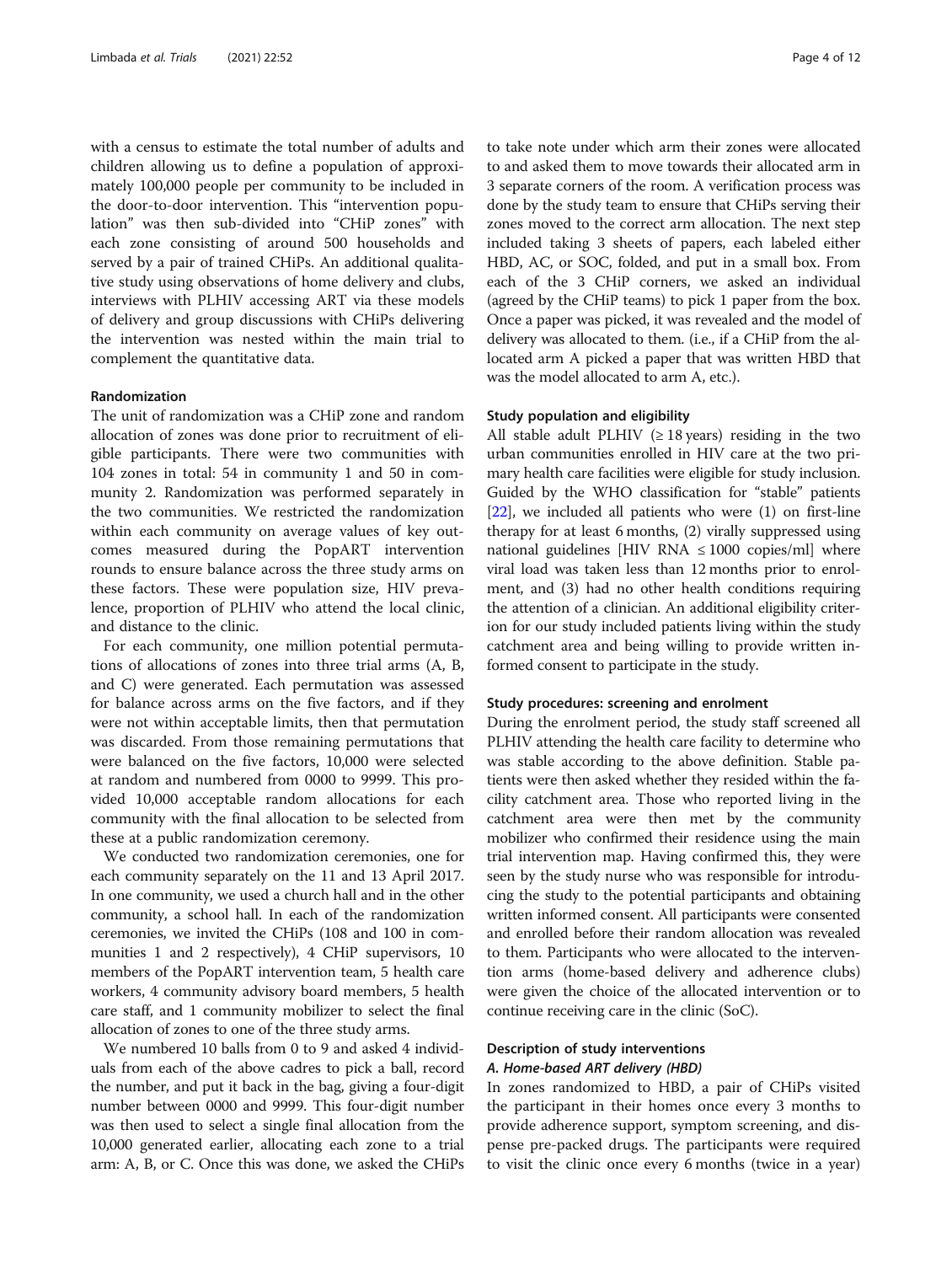for a routine clinical review and laboratory monitoring as per national guidelines. Table 1 gives a broad overview of the HBD model.

# B. Adherence clubs (AC)

An adherence club consisted of a group of at least 20– 30 stable PLHIV living within the same CHiPs zone and enrolled at the community health care facility. Each zone had one club and club members met once every 3 months at an agreed communal venue where they received adherence support, symptom screening, and prepacked medications delivered by a CHiP pair. Club members were required to have 2 clinical visits (every 6 months) in a year for their routine clinical review and laboratory monitoring (Table 1).

In both the intervention arms, participants who developed any symptoms or became ill were referred to the health facility for further investigations and management. Participants found to have detectable viral loads, tuberculosis, and other common conditions were transitioned to clinic-based care for further follow-up.

### C. Standard of care (SoC)—control arm

Participants living in zones allocated the SoC arm continued receiving care and ART prescriptions at the clinic. Currently, standard of care in Zambia includes patients visiting the clinic once every 3 months for drug collection and clinical monitoring depending on their last clinical and laboratory monitoring.

#### Study hypothesis and rationale

The principal hypothesis is that clinical and virological outcomes in patients receiving the community-based interventions (HBD and AC) are non-inferior to those

Table 1 Broad overview of the three ART delivery models

receiving care in the clinic (SoC) in an urban resourcelimited setting. The rationale for the control arm selection is that care at the facility is the gold standard for stable ART patients in Zambia, and the rest of the world. The non-inferiority design applies to the primary outcome (proportion of participants who are virally suppressed), and the rationale for this design is that if viral suppression is found to be no worse in the intervention arms vs. the control arm, then the intervention will be preferable to the current standard of care. We set our non-inferiority margin at 5%, and the two primary comparisons will include a test of non-inferiority between home-based delivery vs. standard of care and adherence clubs vs. standard of care.

# Study endpoints and definitions

The primary endpoint in this trial was the proportion of patients with virological suppression at 12 months  $(\pm 3)$ months) after study entry across all three study arms. Viral load measurement used for our primary outcome was the measurement taken closest in time to 12-month post enrolment. If no measurement was taken within 90 days before or after this 12-month point, then the primary outcome was considered to be missing. We used the routine viral load testing results which according to the Zambian guidelines is defined as VL RNA  $\leq 1000$ copies/ml (based on the parameters of any assay performed through routine laboratory monitoring) and conducted at 6 and 12 months post ART initiation and thereafter annually for all stable patients. Secondary endpoints of this trial (assessed at the end of the trial) are as follows: (1) proportion of patients virally suppressed at 20 and 24 months after study entry (as measured by last VL taken between 20 and 24 months after study entry) and (2) proportion of patients loss-to follow-up (LTFU)

|                                  | Home-based delivery (HBD)                                                                                                             | Adherence clubs (AC)                                                                                                                 | Standard of care (SoC)                                                                                                         | Comments                              |
|----------------------------------|---------------------------------------------------------------------------------------------------------------------------------------|--------------------------------------------------------------------------------------------------------------------------------------|--------------------------------------------------------------------------------------------------------------------------------|---------------------------------------|
|                                  | Clients are visited in their<br>home by the CHiPs                                                                                     | Group of 20-30 clients meet<br>at an agreed community<br>venue led by a pair of CHiPs                                                | <b>Clients visit the clinics</b><br>as scheduled                                                                               |                                       |
| Number of visits/year            | 2 HBD<br>2 clinic                                                                                                                     | 2 clubs<br>2 clinic                                                                                                                  | 4 clinic                                                                                                                       |                                       |
| <b>ART</b> dispensed             | 3 months                                                                                                                              | 3 months                                                                                                                             | 3 months                                                                                                                       |                                       |
| Routine laboratory testing       | Every 12 months<br>• Viral load<br>$\cdot$ CD4<br>$\cdot$ Creatinine                                                                  | Every 12 months<br>• Viral load<br>$\cdot$ CD4<br>• Creatinine                                                                       | Every 12 months<br>• Viral load<br>$\cdot$ CD4<br>• Creatinine                                                                 | As per routine<br>national quidelines |
| Frequency of clinical monitoring | 2 (every 6 months)                                                                                                                    | 2 (every 6 months)                                                                                                                   | 2 (every 6 months)                                                                                                             |                                       |
| <b>Process</b>                   | • Symptom screening<br>• Adherence support<br>• Health education and<br>provision of condoms<br>• Dispensation of<br>pre-packed drugs | • Symptom screening<br>• Adherence support<br>• Group education and<br>provision of condoms<br>• Dispensation of<br>pre-packed drugs | • Symptom screening<br>• Adherence support<br>• Health education<br>and condom provision<br>• Drug dispensation<br>at pharmacy |                                       |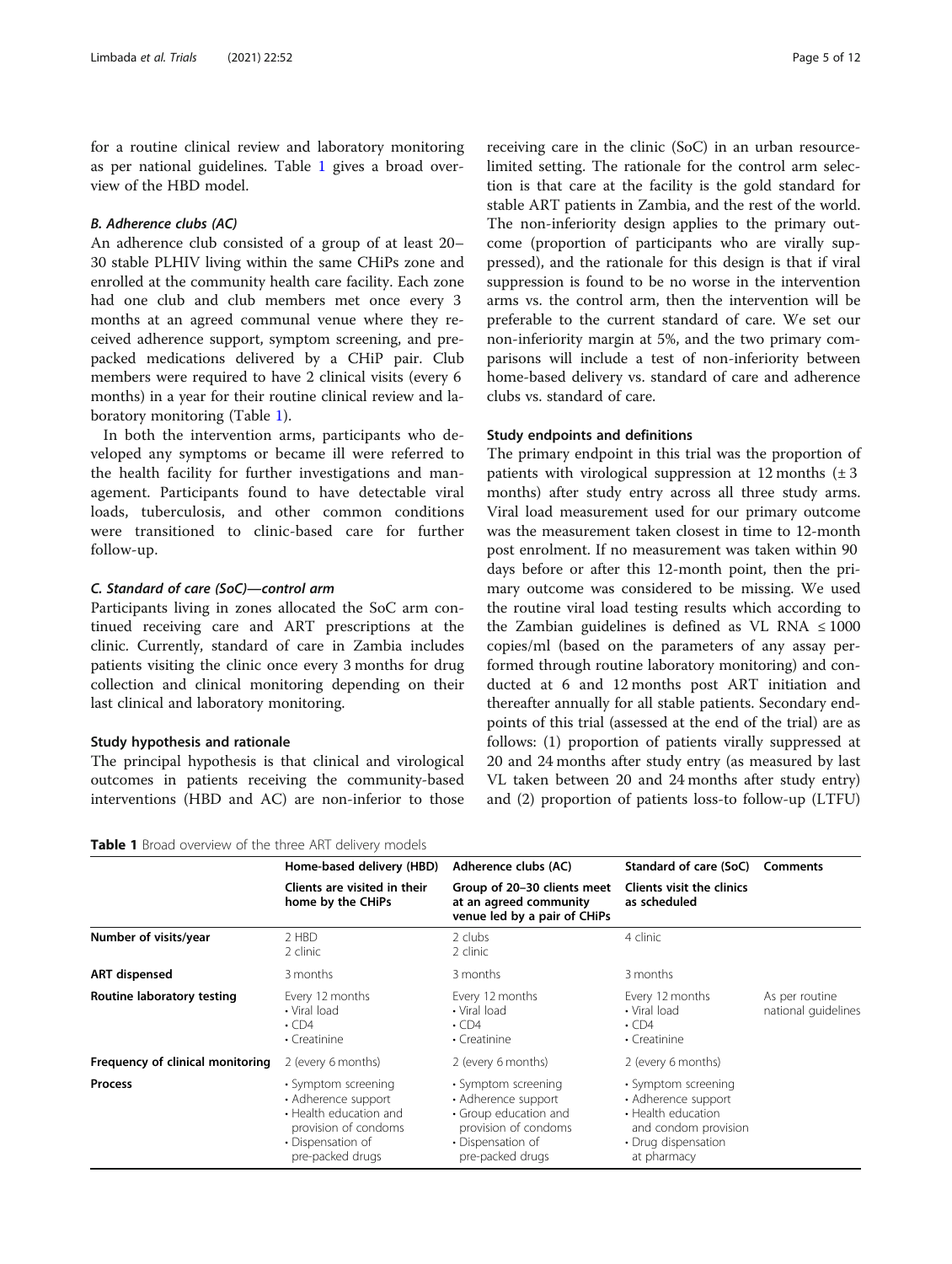and died 12 months after study entry. LTFU was defined as having no contact > 90 days after last missed scheduled appointment with unknown outcomes after study entry. Study participants who were transferred out of the health care facility were not considered LTFU but terminated from the study and other reasons for termination included death, LTFU, and study withdrawal; (3) proportion of patients retained in the intervention models after 12, 18, and 24 months; (4) clinical disease progression 12 and 24 months after study entry; and (5) qualitative research to assess the acceptability and functioning of the two models of ART delivery based on systematic structured observations of delivery, in-depth interviews, and focus group discussions from both the participants and provider (CHiPs and HCWs) perspectives.

In addition to the above outcomes, the study also looked at the performance, acceptability and feasibility of the two models of care using programmatic and routine health care facility data.

Retention on treatment during the study period was defined as a documented drug pick up in the last 120 days during the first 12 months after enrolment. Participants who shifted to another zone with a different intervention or shifted outside the study catchment area but continued to receive care at the facility were considered as retained in care. HIV disease progression was defined as proportion of participants who developed a new or recurrent WHO stage 3 or 4 condition at any given time after enrolment into study and death was defined at any point during the study due to any cause.

Additional process data were used to determine model retention, drug refills, and unscheduled or missed appointments after enrolment. For retention in the model of care, participants were considered non-retained if they transitioned back to standard of care or out of the study arms for any reason including co-morbidities, LTFU, death, participant opting out of the intervention, or withdrawal.

# Sample size and study power

Based on the data derived from the first annual round of the main trial, the number of adults who were known by the CHiP teams to be HIV+ and on ART at the time of the most recent follow-up visits averaged approximately 50 individuals per zone, with a harmonic mean of approximately 36 per zone. Assuming that 80% of such adults agree to participate in the study and have not moved out of the community within 12 months after enrolment, the number of study participants per zone who can contribute to the primary endpoint measurement will have a harmonic mean of approximately 30. Our study power calculations were done with an assumption that an average of 30 study participants per zone will contribute to the primary outcome measurement, and given there are 104 zones randomized to the 3 arms, this gives an estimated overall sample size of 3120 participants. We also assume that among the study participants in the "standard-of-care" arm, the percentage who are not virally suppressed 12 months after enrolment to the study is in the range 10–15%. The study was powered to determine if either of the community-based interventions would yield a viral suppression rate drop compared to SoC of no more than 5% of its absolute value.

To get the coefficient of variation k, formula  $k = \sigma/\pi$ . We assumed the lower end of our mean zone prevalence (to be conservative) so  $\pi = 10\%$ , and we assumed that there would be approximately a 10% difference in the prevalence of not being virally suppressed between the lowest and highest prevalence zones (therefore ranging from 5 to 15%), equating roughly to a standard deviation (σ) of 2.5%. So, k = 2.5%/10% = 0.25. We also checked the power at a more conservative value of 0.3.

If the percentage of participants who are *not* virally suppressed at 12 months after study enrolment is 10% using a two-sided alpha value of 0.05 in the "standardof-care" arm, and  $k = 0.25$  or  $k = 0.3$ , study power is 93% and 91% respectively to show that a trial intervention arm is not inferior to "standard-of care." The corresponding study power figures are 78% and 74% if the percentage of participants who are not virally suppressed at 12 months after study enrolment is 15% in the "standard-of-care arm." The power was calculated using the formula for cluster-randomized non-inferiority trials by Hayes and Moulton [[35\]](#page-11-0). So, the study, for our expected sample size, was estimated to have a power of between 74 and 93% under a range of different scenarios (Table [2](#page-6-0)). Our estimate of 10% of those not virally suppressed is consistent with research data from these two communities.

#### Data collection and tools

This study was implemented by Zambart, a nongovernmental research organization in Zambia recently having completed the HPTN 071 (PopART) trial and working closely with the Lusaka District Health Management Team and Implementing partners providing technical support to the health care facilities.

The study was based on prospectively collected routine data gathered for monitoring and evaluation purposes in the Zambian ART program. The study's trained staff are collecting data from three sources: (1) clinic data where routine data is being collected at baseline and at every visit using the national health monitoring and information system (HMIS) and patient clinic records, (2) community Smartcare module specifically designed for the study where community interactions are recorded in a hand-held device and later synced with the national Smartcare database, and (3) study-related forms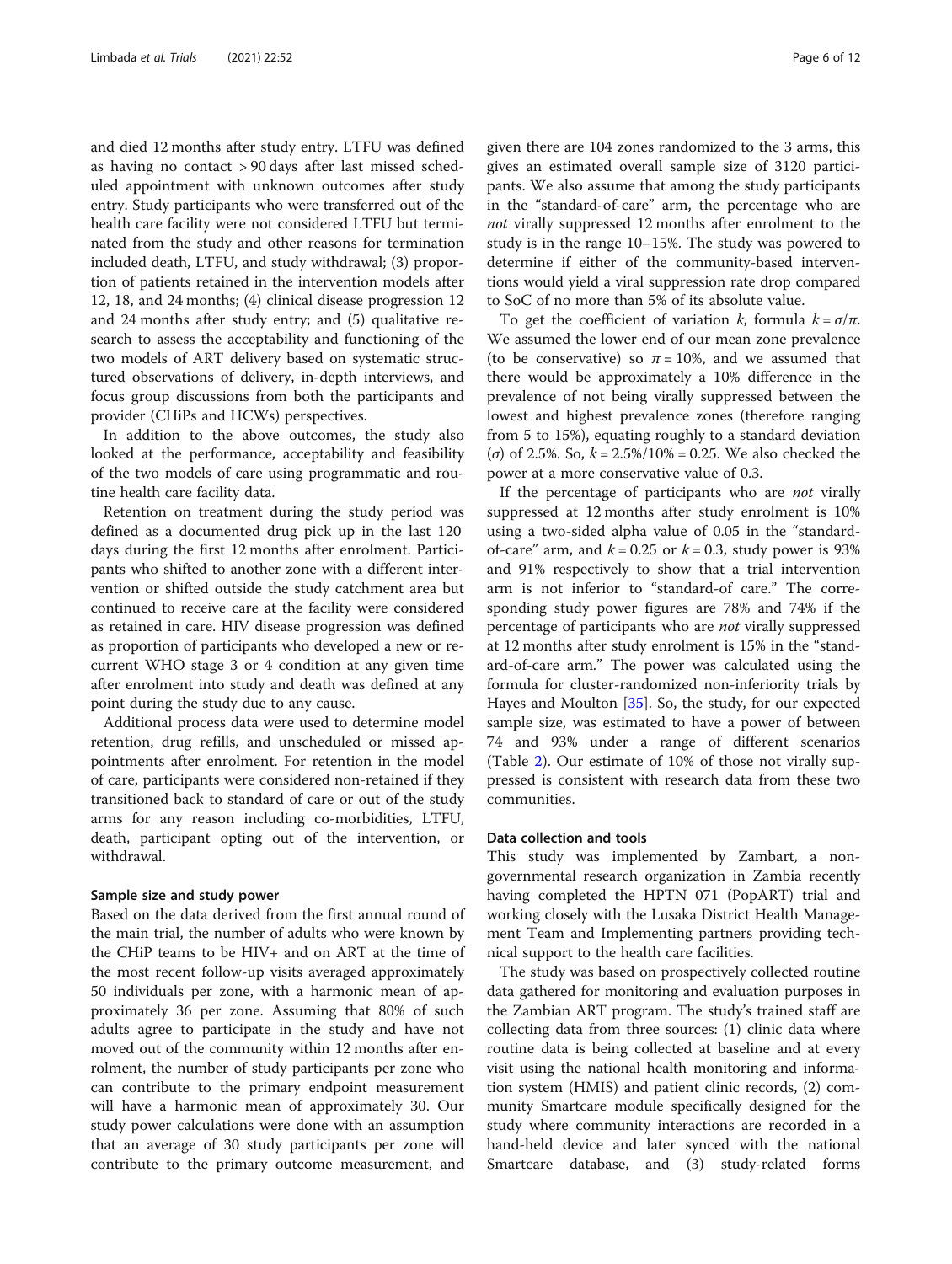| and driver chroming modernmannery had been analy with standard or care at the chine |                                 |                               |                                       |                 |  |  |  |
|-------------------------------------------------------------------------------------|---------------------------------|-------------------------------|---------------------------------------|-----------------|--|--|--|
| Standard of care, % not virally suppressed<br>at 12 months after enrolment (%)      | Non-inferiority<br>margin $(%)$ | Coefficient of<br>variation k | Number of participants<br>per cluster | Study power (%) |  |  |  |
| 10                                                                                  |                                 |                               | 30                                    |                 |  |  |  |
| -15                                                                                 |                                 | 0.25                          | 30                                    | 78              |  |  |  |
| 10                                                                                  |                                 | 0.30                          | 30                                    | 9ï              |  |  |  |
| 15                                                                                  |                                 | 0.30                          | 30                                    | 74              |  |  |  |

<span id="page-6-0"></span>Table 2 Study power showing community ART provision is not inferior to standard-of-care, in terms of viral suppression 12 months after either enrolling into community ART or continuing with standard-of-care at the clinic

designed specifically for the study that will be used during enrolment and throughout the study period to measure the outcomes and processes of the study objectives. This will include consent forms, eligibility and enrolment forms, membership registers and attendance sheets, drug scripts, and study event forms.

To maximize the validity of this information, the study team worked closely with the health centers to improve the collection and management of these routine data. A CONSORT statement checklist has also been to improve the reporting of our RCT (Additional file [1](#page-10-0)) [\[36](#page-11-0)].

#### Analysis plan

For the study outcomes, data analysis was conducted as for a non-inferiority cluster-randomized trial following the methods outlined by Hayes and Moulton [[35\]](#page-11-0). We estimated the prevalence in each zone within each arm. The mean of the zone-specific values was then calculated for each arm along with its corresponding standard error and confidence interval (CI). Our non-inferiority margin was set at 5%. We then compared the control arm with each of the intervention arms using a onesample  $t$  test to assess the evidence as to whether the mean difference between the control and intervention arms is less than 5%. If the upper limit of the 95% confidence interval (CI) for the difference is less than 5%, then we accept the intervention as being non-inferior. The primary analysis was unadjusted.

For our primary analysis, which is viral suppression at 12 months, we used intention to treat (ITT) analysis. Since participants in the intervention arm were offered the option to remain in care at the clinic, any who did so were included in the intervention model they were allocated to even though they did not select the allocated model of ART delivery. However, a potential concern with an ITT analysis is if the uptake of the alternative methods is low, or if participants move between study zones or arms resulting in a change to their model of delivery, then the intervention arms become similar to the SoC arm and we may bias the results towards equivalence. So, in addition to the ITT analysis, we performed a per-protocol analysis (PPA) comparing the outcomes in those who received SoC (i.e., participants who were allocated to the SoC arm and those from the intervention arms who chose to receive SoC) with those that received HBD/AC. This would help in interpreting the overall result and should be able to detect if there is, e.g., a much worse outcome in those opting for home delivery. We used PPA as a supportive analysis for the non-inferiority assessment. We also adjusted for potential confounding in the secondary analysis as the participants may no longer be balanced, as those who choose an alternative model may be different from those who do not, in some ways.

If a participant moved from an intervention zone to another zone which did not offer the intervention (or offered a different intervention) and therefore reverted to SoC, we decided to include them in the analysis in their original arm as per the principle of ITT. A potential disadvantage of this choice is that by *including* these individuals, we are making the intervention arm more similar to the SoC arm and therefore in a non-inferiority design this is less conservative. However, mobility between zones was only tracked in the two intervention arms, so if we chose to exclude individuals who we knew had moved zones, we would be removing more mobile individuals from the intervention arms but not from the SoC arm, and assuming that more mobile individuals are at greater risk of viral rebound then excluding those individuals would be less conservative as it could make the intervention arms look better. Weighing up these two options, it was thought that the latter issue introduced a greater risk of bias so the primary analysis would include those participants (while a sensitivity analysis excluding them would also be performed).

During the study period and towards the end of the study (2 months before the end of the intervention), a team of social scientists collected qualitative data from the two study sites. To ensure fair representation of the study sites, purposive sampling was used to select PLHIV from different age and gender groups as well as different areas of residence and socio-economic status. For staff, CHiPs delivering care through the two models were also selected to participate. Audio-recorded indepth interviews ( $n = 24$ ) were used to collect data from PLHIV and FGDs  $(n = 2)$  were used to collect data from CHiPs. Data were then triangulated methodically by longitudinal observations of delivery of the two models ( $n =$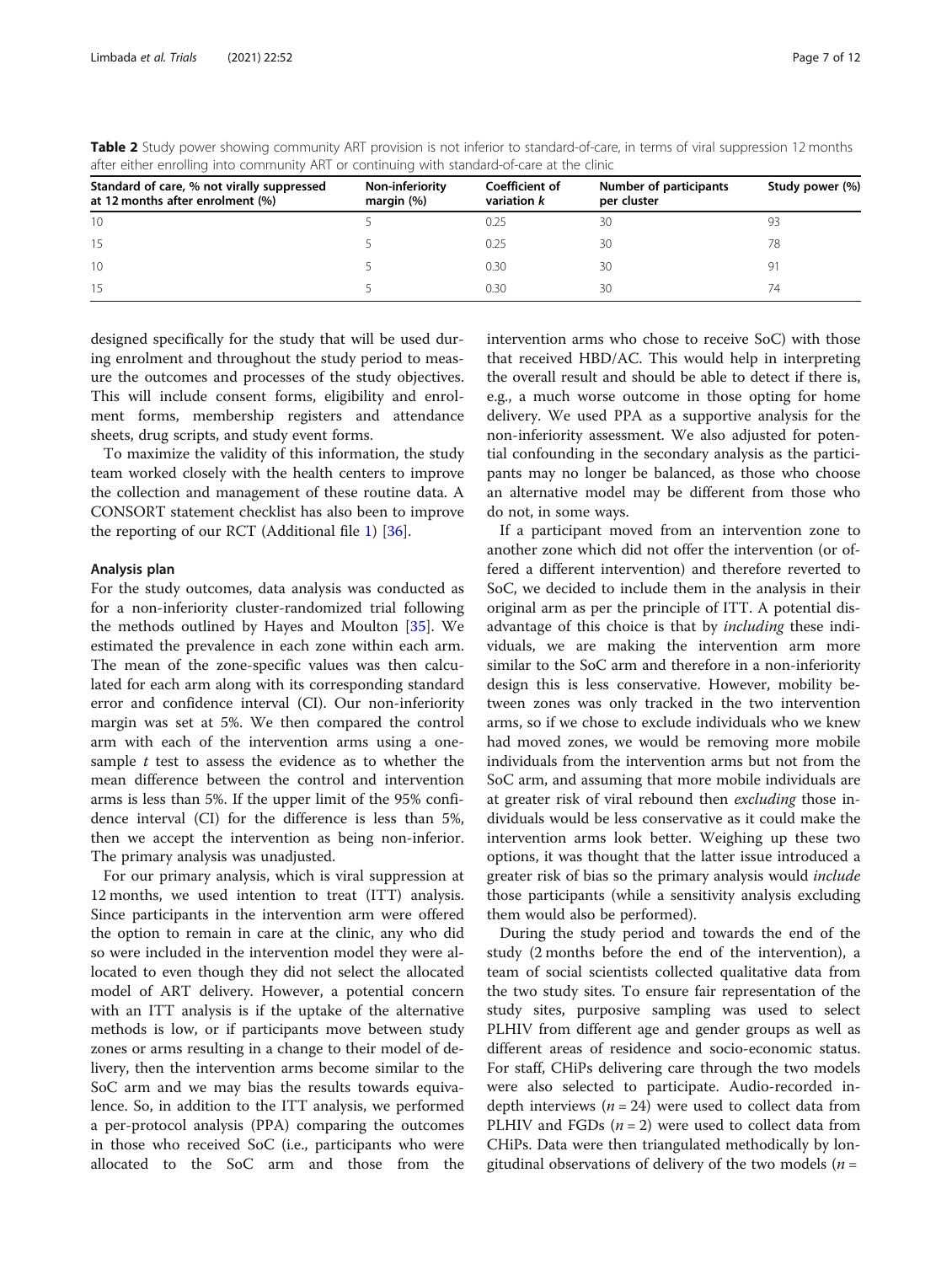18). All audio-recorded IDIs and FGDs were then transcribed, and notes taken during observations expanded in office 2016 and analyzed using Atlas.ti 7.

# Ethical considerations Approval

The study was granted ethical clearance from in-country authorities [University of Zambia Biomedical Research Ethics Committee (UNZABREC)], National Health Research Authority [NHRA], and the London School of Hygiene and Tropical Medicine ethics committee. The protocol had also been through regulatory review and approved by Division of AIDS (DAIDS) at NIH, who granted us permission to carry out this study as an ancillary study to the main trial and registered at ClinicalTrials.gov.

#### Consent

Written informed consent was obtained from all eligible participants and an information sheet about the study was provided to all participants by the research staff. Having signed the consent form, the research nurse then informed the participant which intervention they had been allocated to or whether they would continue to receive care at the clinic. Participants allocated to one of the two intervention arms were offered a choice of accepting the intervention model or to continue receiving care at the clinic. Participants who chose the intervention models could opt to receive care at the clinic at any point during the study period.

#### Participant safety and monitoring

Throughout the study, for all those participants who were receiving the interventions, study staff and CHiPs continuously assessed and monitored participant safety and ensured that participant confidentiality was maintained. Patients in the intervention arms who had symptoms requiring a clinician's attention were referred to the research nurse at the clinic and those who were not present during the home or club visit were followed up by the CHiPs to determine if they did come to the clinic to pick up their drugs. The study also anticipated social harms and stigma as these could occur as a result of taking part in the study and participants might be treated unfairly or could have problems being accepted by their families or community members. Although such effects were expected to be minimal, the study staff and the CHiP teams monitored these closely throughout the duration of the study.

# Study implementation and challenges Randomization

Randomization was conducted prior to the start of the study where statisticians provided 10,000 possible randomized allocations that met the restriction criteria, and a public randomization ceremony was held in both communities to select the final allocation of zones to the study arms. A total of 104 CHiP zones across both communities were randomized (35:35:34) to one of the three arms: (1) continue collecting ART at the clinic standard of care (SoC), (2) a choice of home-based ART delivery (HBD) or remaining in clinic-based care, or (3) a choice of being in an adherence club (AC) or remaining in clinic-based care (Fig. [1](#page-8-0)).

#### Recruitment

All potential participants who fulfilled the definition of "stable patients on ART" in accordance with the predefined eligibility criteria during the screening process were sent to the research nurse for eligibility screening. Eligible participants who were able to demonstrate understanding of the study were asked to provide written informed consent. Having consented to the study, the participant's residential address was located using the intervention map to identify the zone they were living in. Participants were then informed of the intervention arm they were allocated to. Participants allocated to the intervention arms had the option to take up the offer or continue receiving care at the clinic whereas those allocated to the control arm had no option but to continue care at the clinic. A total of 2503 stable patients were identified across the two communities between May and December 2017 who were eligible for inclusion in the trial and of these 2493 (99.6%) consented to participate and 10 (0.4%) declined consent (Fig. [2\)](#page-8-0). Of the participants who consented, the majority were female  $(n =$ 1761, 71%). Median age of participants was 40 years (IQR 33–47) and the median years being on ART was 4 years (IQR 2–7).

### Challenges with recruitment

A total of approximately 9962 patients were screened across both communities between May and December 2017. We experienced a number of challenges during the screening process. First, most participants did not have a viral load test taken or had not received their results in the preceding 12 months as recorded in their clinical records at the time of screening. Thus, the study team had to send a patient for VL testing. Viral load results from the laboratory took between 1 and 3 months and study staff had to wait for another 1–3 months to determine eligibility. Secondly, some participants were not physically present at the clinic as they had their treatment supporters or "buddies" come and collect their drugs. The study team had asked the treatment supporters to inform the patient to come the following week or during their next scheduled visit. Thirdly, some patients were on treatment for less than 6 months and could only be enrolled in their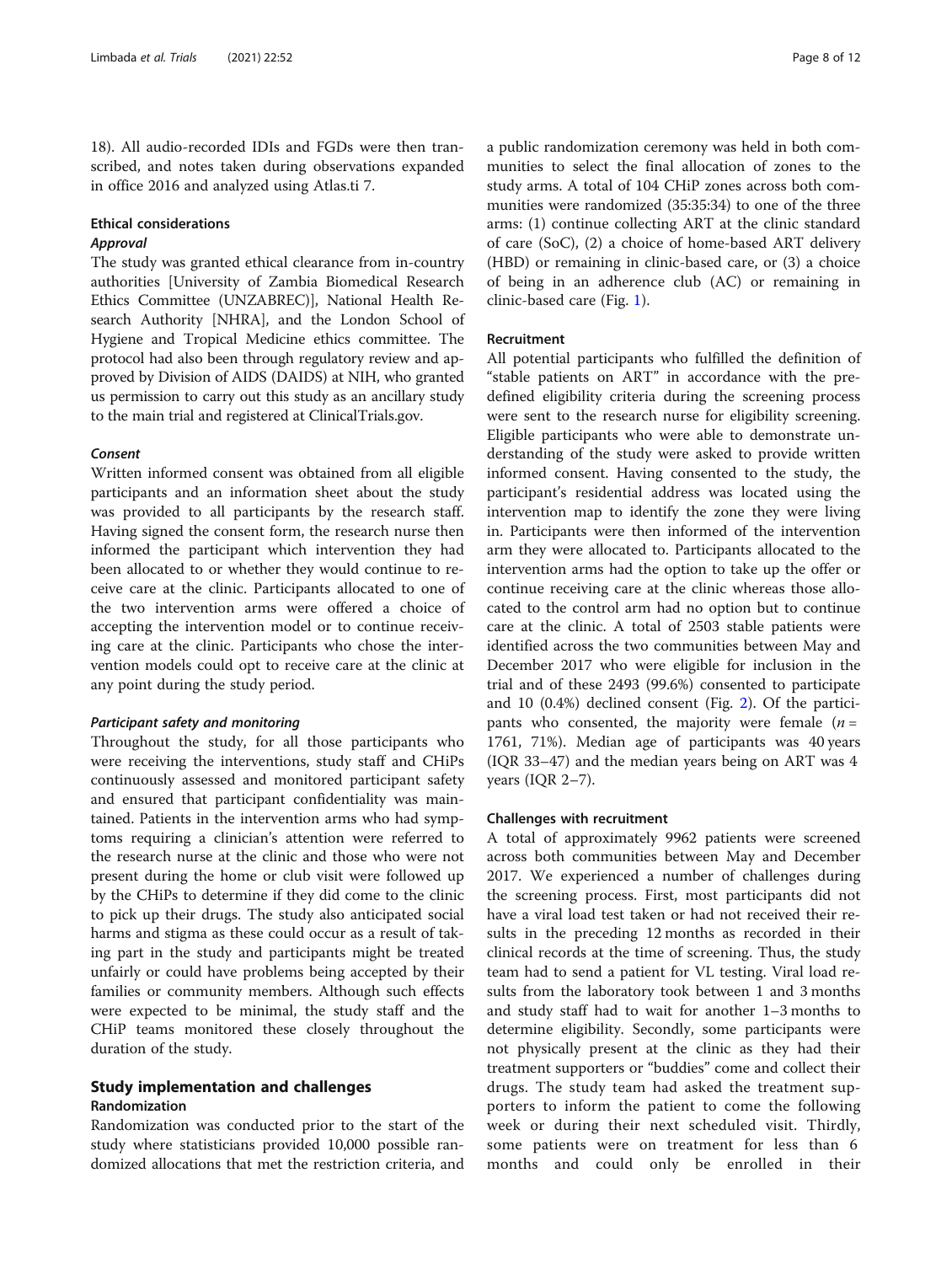<span id="page-8-0"></span>

consecutive visits if treatment duration was more than 6 months and they had a 6-month undetectable viral load result. Other reasons included having a detectable viral load, being on 2nd line treatment or having missed more than 2 clinical or drug pick up visit in the last 12 months.

Of the total number of patients who were considered stable, we further excluded a large number of patients as they were living either outside the study catchment area or in a community where the interventions were not offered.

# **Discussion**

This was one of the first studies conducted in an urban resource-limited high HIV burden setting that rigorously compared clinical and virological outcomes of patients

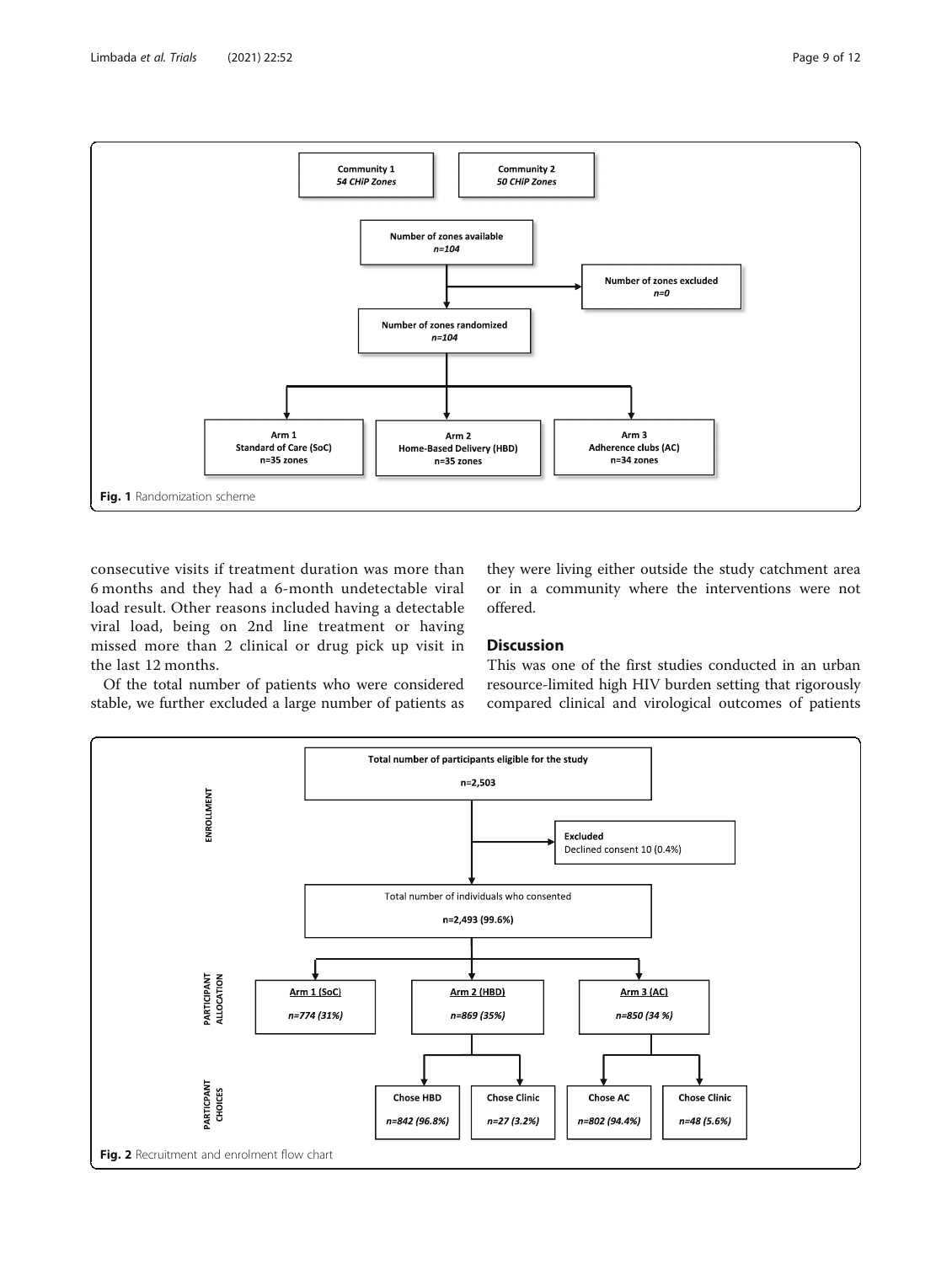participating in community models of ART delivery to current facility-based ART delivery as standard of care. In this paper, we present and describe the rationale for conducting a cluster-randomized non-inferiority trial to compare patient outcomes in community models of ART delivery among stable HIV+ patients in Zambia.

Most randomized trials are superiority trials and assess whether a new treatment is more efficacious than a placebo or current standard of care [[37\]](#page-11-0), whereas noninferiority trials are intended to test whether a new treatment is no worse than a standard treatment by more than a specified margin and such trials have gained much attention in the last decade [[37\]](#page-11-0). For our study, the rationale is to provide evidence on patient outcomes, acceptability, and feasibility of different models of ART delivery in resource-limited settings and whether these are novel strategies to scale up in the context of universal treatment in an effort to minimize the barriers to accessing care and treatment as we move towards the UNAIDS target of ending the epidemic by 2030. We used this design because in resource-limited settings, such as in Zambia, community models of ART delivery are being identified as a way of expanding treatment and the government through the National AIDS Council has engaged several in-country partners and researchers to pilot different models of ART delivery in order to generate information required to inform model standardization at national level for wider roll-out. Community models of ART delivery are likely to become part of standard of care if it does not negatively affect patient clinical outcomes as compared to the gold-standard which is the current standard of care.

The choice of this non-inferiority design was to test that clinical outcomes of patients under different models of ART delivery are not significantly inferior to the current standard of care, thereby showing that in resource-limited settings, these models of ART delivery can be considered as standard of care. Introducing these models of ART delivery as standard of care may potentially have long-term benefits such as decongesting the overburdened clinics to allow health care workers to concentrate on more complex patients, reduce patients' financial and transport burdens of having to attend the clinics frequently for their drug pick-ups as well as improve community engagement and support towards HIV care and treatment. In contrast, a superiority trial design would not be feasible in resource-limited settings as it will require a lot of resources and would require health care workers to provide an intervention that shows superiority over the current gold standard of care.

This trial used cluster rather than individual randomization following in the footsteps of several large and ambitious trials of interventions against HIV and other infectious diseases in low and middle income countries that have helped guide health policy over the last decade or more [\[38\]](#page-11-0). These type of trials are used increasingly where delivery of intervention is at a group level and outcomes measured at patient level [\[39\]](#page-11-0). The decision to design a cluster randomized over an individually randomized trial for our study was that (1) it was ideally suited to study interventions that in practice had to be delivered at cluster (in this case, a zone) level, (2) it avoids the risk of contamination where participants from the control arm might receive some components of the intervention, and (3) this trial design was best designed to capture the effects of these interventions at community level.

In addition to the above, the communities were already divided into zones (clusters) by the main trial and it was logistically more feasible to train CHIPs on the particular interventions they would deliver rather than train them on all the interventions. It was also easier to control and monitor the interventions unlike individual randomization where it would have been difficult to deliver and monitor the interventions. In the case of adherence clubs, a club could be set up within each AC zone, meaning the clubs are close to participants' homes, but if the trial was individually randomized, participants in the AC arm would be more geographically disparate and therefore in some cases far away from their allocated club, which could result in patients opting out of interventions.

This study has a robust design in being the first cluster randomized trial to explore outcomes of virological suppression, retention, feasibility, and acceptability of different ART delivery models and comparing it to the standard of care in a high prevalence urban setting and therefore provide us with evidence that could be generalizable to other sub-Saharan African settings and also inform policy regarding the best models to scale up. In addition to the above outcomes, this study also provided participants with a choice of continuing care at the clinic or receiving a community-based intervention and considered participant's preferences towards the different models of ART delivery.

Despite the study strengths, non-inferiority trials have several challenges and limitations. As discussed in the analysis plan above, one of the challenges will be how best to analyze the data and whether to use ITT or PPA as we will have to deal with movements of participants between zones resulting in a change to their model of ART delivery. Assuming that both intervention arms are non-inferior to the standard of care arm, it would be desirable to determine whether one intervention arm is superior to the other (home delivery vs. adherence clubs). Although the study will not necessarily be powered to test this, other indexes on model uptake and retention,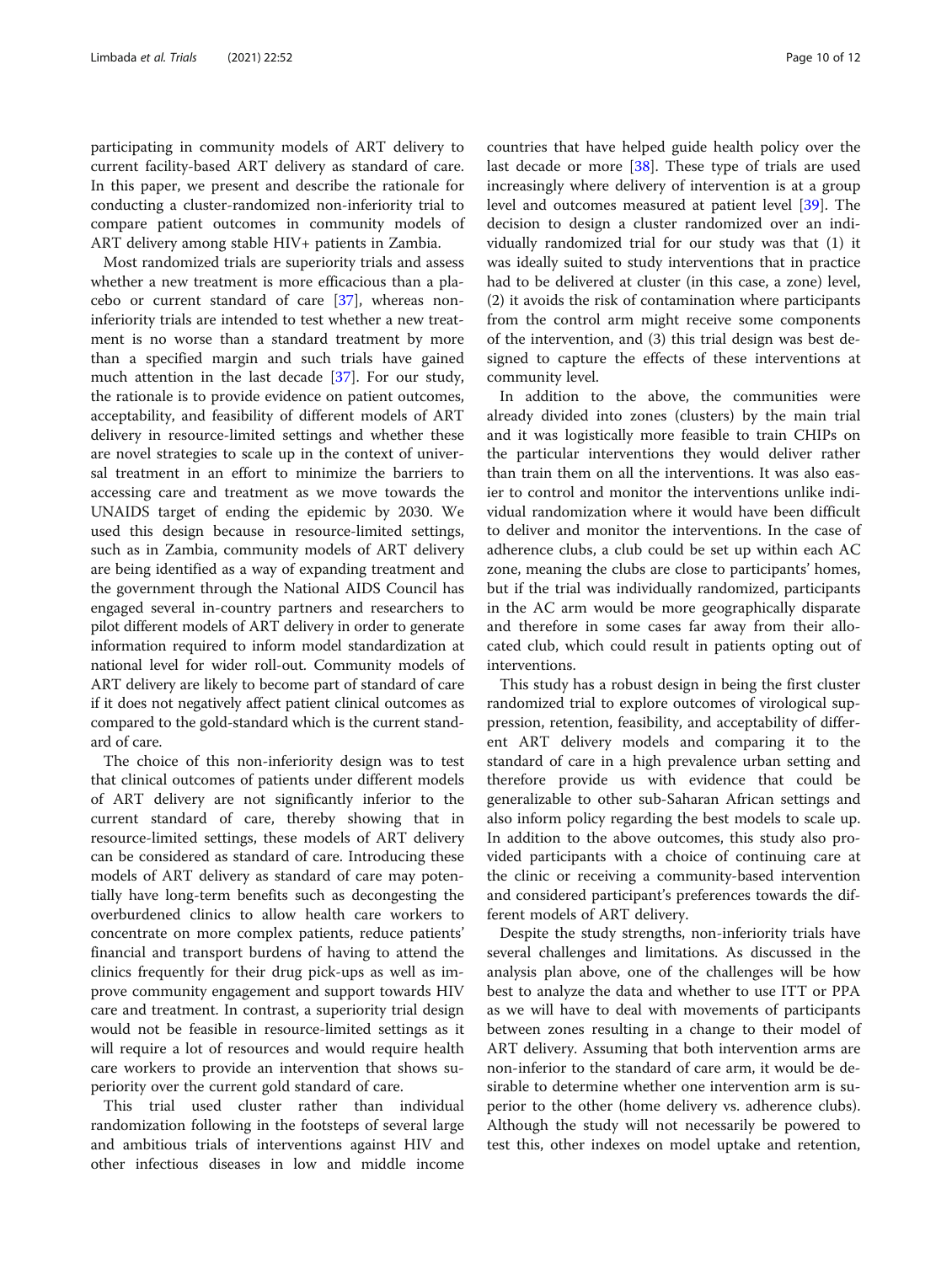<span id="page-10-0"></span>drop-out rates, and cost effectiveness can still be used to inform policy makers on model preferences.

Other limitations include the possibility of selection bias, where patients in the control arm may hear about the two models of delivery and may move from one zone to another which is providing the intervention. To avoid this, we asked patients at enrolment where they actually live and confirmed this with CHiPs who worked in those zones. Uniformity of implementing the interventions may change over time due to external factors such as bad weather and political climate. Another limitation was the substantial mobility and in-migration of participants within these urban communities as observed in the main trial [[40,](#page-11-0) [41](#page-11-0)] thus requiring consideration of how to handle patients who relocate from one zone to another zone or community. There is also a source of bias as to who consents and who does not and those who take part in the study may not be representative of the general population. Another factor to be considered is that the study power might leave us underpowered if more than half of the adults in each zone opt to withdraw and return to standard of care as a result of stigma and disclosure. Other challenges included using routine data for measuring outcomes such as viral load results as most of these results were either missing or yet to be updated in the facility health care database and patient clinical records. To address this challenge, the study team worked closely with the clinic staff and laboratory staff to have viral load results entered in the clinic database and patient files.

As we move towards scale up of ART services to meet the UNAIDS target, there is need to provide evidence on the feasibility, outcomes, and cost effectiveness of differentiated care models and how best they can be combined alongside routine ART services. This trial will provide important data informing policy regarding best practices and what is needed to strengthen the scale up of differentiated care.

# Trial status

Enrolment into the trial commenced on 2 May 2017 and completed recruitment on 15 December 2017. The study recruited 2493 patients across the two urban communities and follow-up of participants ended in April 2019. The main trial outcome will be reported in 2020.

#### Supplementary Information

The online version contains supplementary material available at [https://doi.](https://doi.org/10.1186/s13063-020-05010-w) [org/10.1186/s13063-020-05010-w](https://doi.org/10.1186/s13063-020-05010-w).

Additional file 1.

#### Abbreviations

AC: Adherence clubs; AIDS: Acquired immune deficiency syndrome; ART: Antiretroviral therapy; CI: Confidence interval; HAART: Highly active antiretroviral therapy; HBD: Home-based delivery; HIV: Human immunodeficiency virus; HMIS: Health management information system; HPTN: HIV Prevention Trials Network; IAS: International AIDS Society; IQR: Interquartile range; ITT: Intention to treat; LTFU: Lost to follow-up; NHRA: National Health Research Authority; PLHIV: People living with HIV; PPA: Per protocol analysis; RNA: Ribonucleic acid; SOC: Standard of care; SSA: Sub-Saharan Africa; UNAIDS: Joint United Nations Programme on HIV/AIDS; VL: Viral load; VLS: Viral load suppression; WHO: World Health Organization

#### Acknowledgements

We would like to thank our partners in Zambia, including PEPFAR partners (Centre for Infectious Disease research in Zambia) and the Ministry of Health and District Health Management Team; the administrative and support teams at Zambart; the field staff including the CHiPs, research nurses, CHIPs supervisors, and intervention coordinators; the community advisory board and mobilizers; the health care staff; and participants in the two communities who took part in this sub-study and without whom the work would not have been possible. We also want to acknowledge the HPTN 071 study team who contributed towards the design of the study and conducted the trial.

#### Authors' contributions

ML wrote the first draft of this manuscript. HA, SF, DM, SF, AS, and RH read and revised the manuscript and approved the final version. ML, HA, SF, and RH originally conceived and designed the trial in consultation with the HPTN 071 Protocol team and executive committee. SF, DM, and AS helped design the statistical framework of the trial and contributed to all drafts of the manuscript. The authors read and approved the final manuscript.

#### Funding

HPTN 071 (PopART) and this sub-study were sponsored by the National Institute of Allergy and Infectious Diseases (NIAID) under Cooperative Agreements UM1-AI068619, UM1-AI068617, and UM1-AI068613, with funding from the U.S. President's Emergency Plan for AIDS Relief (PEPFAR). Additional funding was provided by the International Initiative for Impact Evaluation (3ie) with support from the Bill & Melinda Gates Foundation, as well as by NIAID, the National Institute on Drug Abuse (NIDA), and the National Institute of Mental Health (NIMH), all part of NIH. The content is solely the responsibility of the authors and does not necessarily represent the official views of the NIAID, NIMH, NIDA, PEPFAR, 3ie, or the Bill & Melinda Gates Foundation.

#### Availability of data and materials

Further details on data collection tools and any data presented in this manuscript can be obtained from the corresponding author.

#### Ethics approval and consent to participate

The University of Zambia Biomedical Research Ethics Committee (UNZABREC) and Ministry of Health, Zambia, approved the trial in July 2016. The trial was also approved by the London School of Hygiene and Tropical Medicine (LSHTM). Written informed consent was obtained from all participants prior to enrolment into the trial. Zambart and LSHTM affiliated investigators will have full access to all datasets collected from this study. HPTN investigators will only have access to de-identified versions of the datasets.

#### Consent for publication

Not applicable

#### Competing interests

The authors declare they have no competing interests.

#### Author details

<sup>1</sup> Zambart, University of Zambia, School of Medicine, Zambart House, Ridgeway Campus, Off Nationalist Road, P.O. Box 50697, Lusaka, Zambia. <sup>2</sup>Department of Infectious Disease Epidemiology, London School of Hygiene and Tropical Medicine, London, UK.<sup>3</sup> Imperial College and Imperial College NIHR BRC, London, UK. <sup>4</sup>Department of Clinical Research, London School of Hygiene and Tropical Medicine, London, UK.